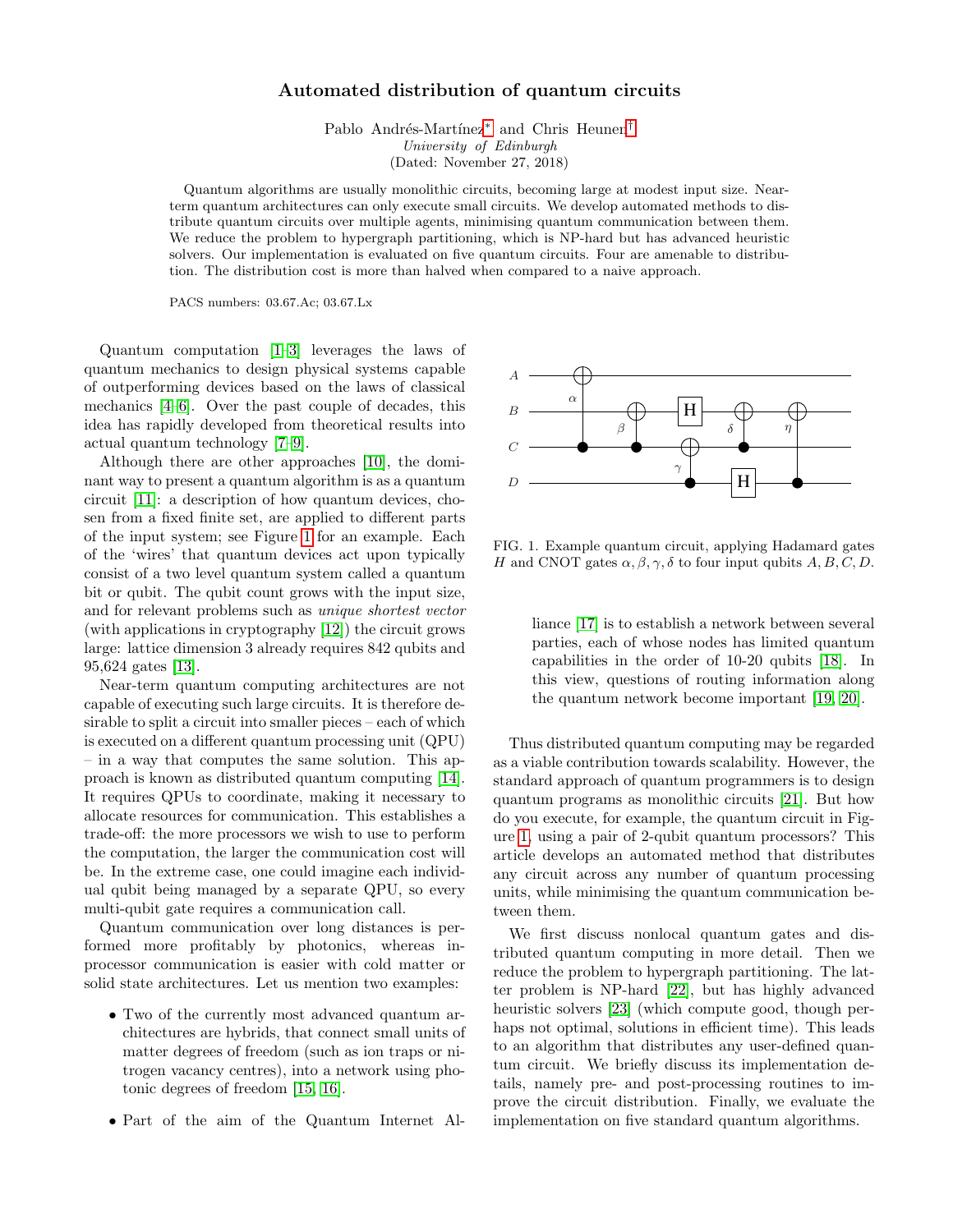Distributed quantum computing architectures (DQ-CAs) are characterised by the following features [\[14\]](#page-5-11):

- Multiple quantum processing units (QPUs), each of which holds a number of workspace qubits, and can perform classically controlled universal quantum computation on them.
- A classical communication network that the QPUs may send classical messages through when measuring their qubits, and receive message over when applying corrections.
- *Ebit generation hardware*. An *ebit* is a maximally entangled bipartite quantum state, shared across two QPUs. Each ebit thus comprises two qubits (each one stored in a different QPU), called ebit halves. An ebit contains the information needed within one QPU to communicate a single qubit to another QPU. Each QPU may have its own hardware to create and share ebits, or a separate device may generate ebits centrally. Depending on the technology, this may involve entanglement distillation and error correction of a noisy quantum channel [\[24\]](#page-5-21).

For example, experimental DQCAs have used cavities to trap particles encoding the qubits, and laser pulses to entangle cavities across different QPUs [\[25\]](#page-5-22).

Any DQCA strikes a compromise between ebit quality and the resources dedicated to preparing them [\[26\]](#page-5-23). Fortunately, efficient distributed quantum computation using noisy ebits is feasible [\[27\]](#page-5-24). Ebit generation remains the main bottleneck of DQCAs: it is far more expensive than classical communication and any local operation, as creating or using an ebit takes multiple local operations.

Our objective is therefore to minimise the number of ebits required to distribute a given quantum circuit. Besides, each QPU in a DQCA will have a limited amount of workspace that, without loss of generality, we may assume to be the same across all of the QPUs. Ideally, the number  $k$  of QPUs to distribute the circuit across is  $k \approx N/C$ , where N counts the qubits in the circuit, and C measures the workspace of a QPU. To reduce idle workspace, we will therefore impose an additional *load*balance requirement: the qubits of the quantum circuit must be allocated evenly across the QPUs.

Nonlocal quantum gates Quantum circuits are constructed by connecting gates that apply operations to the qubits. A universal gateset is a collection of gates that can be used to implement any circuit up to arbitrary accuracy. One of the most commonly used universal gatesets is Clifford $+T$  [\[28\]](#page-5-25). This finite gateset contains several gates acting on a single qubit, and a single 2-qubit gate called CNOT. When distributing a circuit, every 1 qubit gate can be implemented locally in the QPU holding the qubit; hence without inter-QPU communication.

In contrast, communication is required to implement any CNOT gate acting on a pair of qubits that live in different QPUs, in which case we call the gate nonlocal.

Only considering the Clifford $+T$  gateset is not restrictive. Given any circuit, the Solovay-Kitaev theorem [\[29\]](#page-5-26) approximates it (up to arbitrary precision  $\varepsilon$ ) using gates exclusively from a chosen universal gateset. This translation is efficient  $(\mathcal{O}(\log^c(1/\varepsilon))$  for small c) both in time and circuit length. Thus, we may assume that all quantum circuits are implemented in the Clifford $+T$  gateset. To distribute quantum circuits, it therefore suffices to implement the CNOT gate nonlocally.

To do so, we build on the known scheme [\[30\]](#page-5-27) shown in Figure [2.](#page-2-0) It implements any number of contiguous nonlocal CNOT gates that act on the same control qubit and whose target qubits reside in the same QPU: first apply a so-called cat-entangler (defined in Figure [2\)](#page-2-0) to share the state of the control qubit with the target QPU; then, perform the CNOT gates locally at the target QPU; finally, the cat-disentangler destructively measures the remaining ebit half. The communication between the two QPUs uses a single ebit, apart from two classical bits (the measurement outcomes).

We call this scheme the remote-control method, as it shares the state of the control wire with a remote QPU. In the dual remote-target method, the CNOT gates act on a common target wire instead, and the state of the target wire is shared with a remote QPU. The scheme for the remote-target method is the same as that for remotecontrol, but both cat-entangler and cat-disentangler are preceded and followed by Hadamard gates on each wire.

Depending on the layout of the circuit, some groups of nonlocal CNOT gates will be realised more efficiently (i.e. using fewer ebits) by the remote-control method, whereas others will benefit from the remotetarget method. Therefore part of the challenge of distributing a circuit is deciding which method to use when implementing each nonlocal CNOT.

Hypergraph partitioning A hypergraph consists of a set V of vertices, and a family  $H \subseteq 2^V$  of subsets of vertices called hyperedges. The hypergraph partitioning problem has as input a hypergraph  $(V, H)$ , a parameter k giving the number of blocks (sub-hypergraphs) we wish to partition the hypergraph into, and a parameter  $\omega$  known as the load-imbalance tolerance. The output should be a labelling  $f: V \to \{1, 2, \ldots k\}$  of vertices by blocks, satisfying the following two criteria:

• *load-balance*: for all  $i = 1, 2, \ldots, k$ :

<span id="page-1-0"></span>
$$
|\{v \in V \mid f(v) = i\}| < (1 + \omega) \frac{|V|}{k} \tag{1}
$$

• *minimal number of cuts:* given a way to assign a score  $\chi_g \in \mathbb{N}$  to a labelling  $g: V \to \{1, 2, ..., k\},\$ ensure that  $\chi_f \leq \chi_g$  for every labelling g. The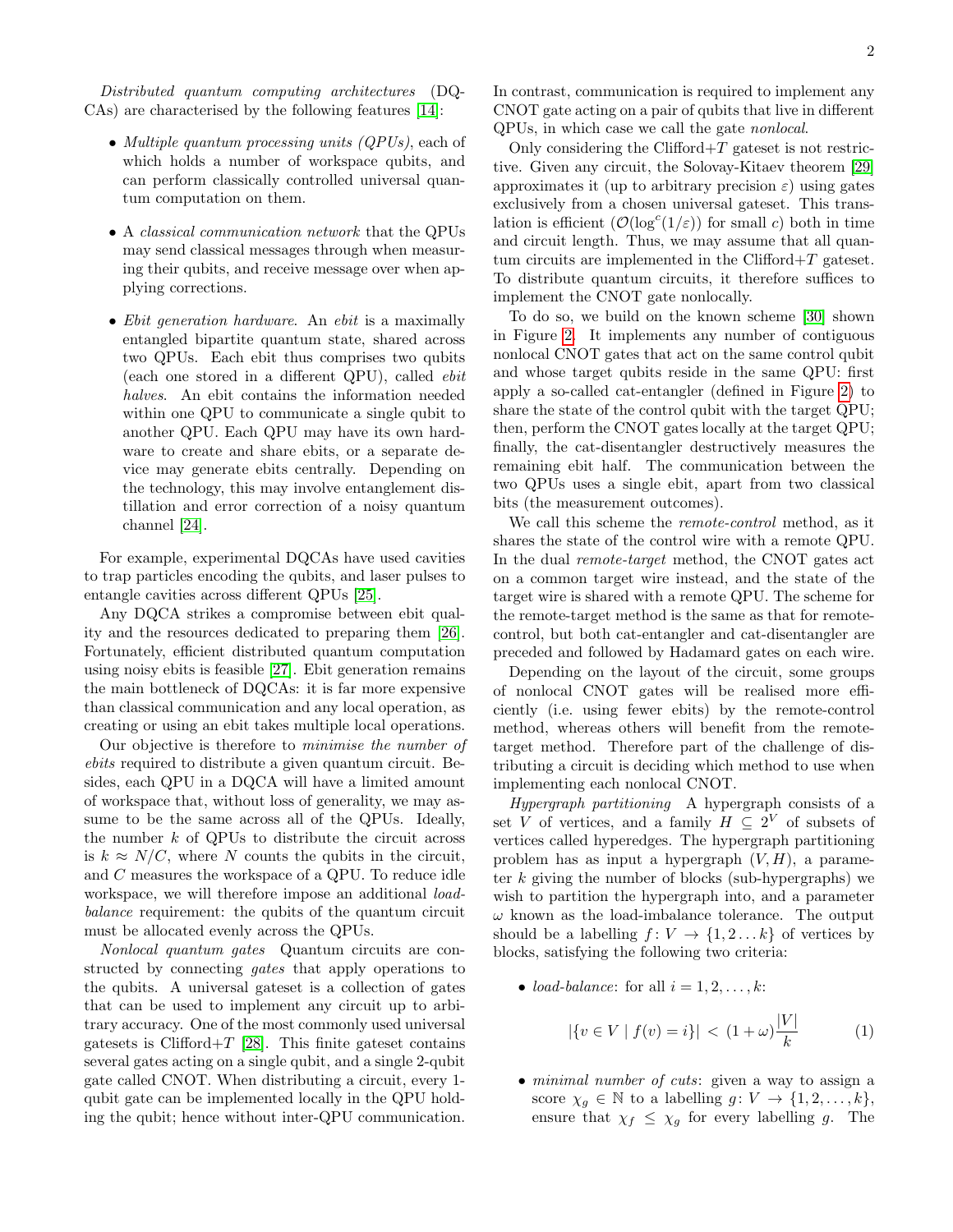

<span id="page-2-0"></span>FIG. 2. Implementation, as in [\[30\]](#page-5-27), of a group of nonlocal CNOT gates that have a common control wire. Circuit  $a$ ) is the original circuit,  $b$ ) is the distributed version. The dashed line indicates how the circuit is separated into two QPUs. The bent wire on the left of  $b$ ) represents the generation of an ebit.

score  $\chi_g$  may be calculated in several ways, corresponding to variations of the hypergraph partitioning problem. This paper uses  $\chi_g = \sum_{h \in H} \lambda_g(h)$ , where

<span id="page-2-1"></span>
$$
\lambda_g(h) = |\{ i \in \mathbb{N} \mid \exists v \in h : g(v) = i \}| - 1 \tag{2}
$$

This scoring not only takes into account the number of hyperedges cut, but also how many different blocks they reach.

We reduce the problem of efficiently distributing quantum circuits to the problem of hypergraph partitioning along the following intuition:

| Hypergraph partitioning | Efficient distribution |
|-------------------------|------------------------|
| vertices                | wires                  |
| hyperedges              | groups of CNOTs        |
| partition               | distribution           |
| blocks                  | <b>OPUs</b>            |
| load-balance $(1)$      | load-balance           |
| fewest cuts $(2)$       | fewest ebits used      |

The pseudocode in Figure [3](#page-2-2) creates a hypergraph that summarises all the communication constraints between the qubits of the input circuit. This algorithm runs in time  $\mathcal{O}(n)$  linear in the number n of gates of the input circuit. Figure [4](#page-3-0) shows an example execution. Each vertex in the hypergraph corresponds to either a wire or a CNOT; below we refer to them as wire-vertices and CNOT-vertices respectively.

Theorem Distributions of a quantum circuit with c ebits correspond bijectively to partitions of its hypergraph generated by Figure [3](#page-2-2) with c cuts. A partition can be converted into a distributed circuit in time  $\mathcal{O}(n)$ , where n is the number of gates in the original circuit.

We now explain the intuition behind this theorem; for the formal proof see Appendix A. First, observe that any distribution is described by a hypergraph partition: assigning a wire-vertex to a block indicates in which QPU

the corresponding wire is allocated. Similarly, assigning a CNOT-vertex to a block determines which QPU will perform the CNOT operation. Accordingly, the CNOT will be local or require communication (i.e. ebits) to access its control and target wires.

Notice that each hyperedge connects a wire-vertex with multiple CNOT-vertices: it represents all the locations where the wire's state is required. The number of cuts of a given hyperedge corresponds to the number of extra blocks it reaches [\(2\)](#page-2-1), and for each of them an ebit is needed so the wire's state is accessible. Therefore, the number of cuts corresponds precisely to the number of ebits.

```
input: circuit
2 output: (V,H)\begin{array}{cc} 3 & \text{begin} \text{ } & \text{ } & \text{ } \\ 4 & \text{ } & \text{ } & \text{ } \end{array} \begin{array}{c} \text{ } & \text{ } & \text{ } \end{array}5 H \leftarrow \varnothinghedge \leftarrow \varnothingforeach wire in circuit do
                \leftarrow V ∪ {wire}<br>edge ← {wire}
             hedge \leftarrow10 hType \leftarrow unknown
11 foreach gate in wire do
12 if gate \equiv CNOT then
13 V \leftarrow V \cup \{labelOf} (\text{gate})\}<br>
14 if \text{ controlOf}(\text{gate}) == wif \; \mathit{controlOf}(\, \text{gate} \,) \; = \; \text{wire} \; \; then15 if hType = target then<br>
H \leftarrow H + \{\text{hedge}\}H \leftarrow H + \{h \in \bar{d} g e\}17 hedge \leftarrow {wire}
18 hType \leftarrow \ control19 if targetOf (gate) = wire then
20 if hf hType = control then
21 H \leftarrow H + \{\text{hedge}\}22 hedge \leftarrow {wire}
23 hType \leftarrow target
24 hedge ← hedge ∪ {labelOf(gate)}
25 else<br>26 \overline{H} \leftarrow26 H \leftarrow H + \{\text{hedge}\}\<br>27 \text{hedge} \leftarrow \{\text{wire}\}\\texttt{hedge}~\leftarrow~\{\texttt{wire}\}28 hType \leftarrow unknown<br>
29 H \leftarrow H + \{hedge\}30 end
```
<span id="page-2-2"></span>FIG. 3. Pseudocode translating a quantum circuit into a hypergraph.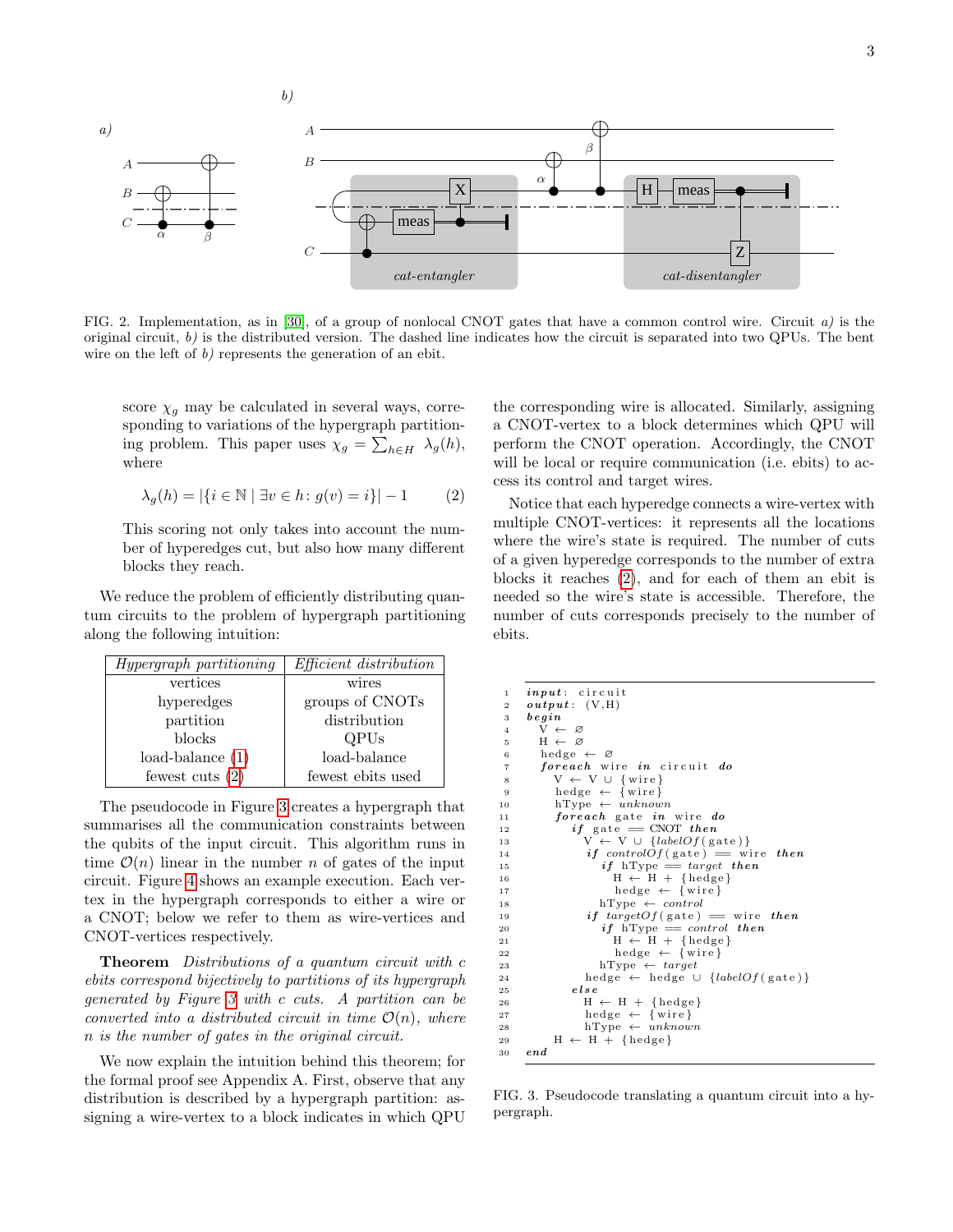

<span id="page-3-0"></span>FIG. 4. Step by step execution of the algorithm in Figure [3](#page-2-2) with input the quantum circuit of Figure [1.](#page-0-0) Each hyperedge is represented as a collection of line segments that all meet at one end, while their other ends reach each of the hyperedge's vertices. Thick lines represent hyperedges of target type, thin lines are used for control type (see Figure [3\)](#page-2-2).

To create the distributed circuit, add a cat-entangler and cat-disentangler for each cut, and then allocate all CNOTs to their corresponding QPU, connecting the relevant wires and ebits. This translation takes  $\mathcal{O}(cuts +$ gates) steps. However, by construction of the hypergraph, we know that  $cuts \leq 2 \cdot gates$ , and thus this transformation takes time  $\mathcal{O}(n)$  linear in the number n of gates in the original circuit.

Implementation Hypergraph partitioning has been extensively studied in the computer science literature. Reducing our problem to it lets us use solvers such as KaHyPar [\[23\]](#page-5-20). We implemented our approach in the quantum circuit description language Quipper [\[31\]](#page-5-28) (see [\[32\]](#page-5-29)).

Apart from extracting a hypergraph out of the input circuit (Figure [3\)](#page-2-2), and building the distributed circuit from the resulting partition, there are additional preprocessing and post-processing phases:

- Pre-processing 1: transform the input circuit into an equivalent one using only  $Clifford+T$  gates; Quipper provides specialised functionality to do so.
- $Pre\text{-}processing\ 2$ : use the well-known rules [\[33\]](#page-5-30) from Figure [5](#page-4-1) to swap the order between CNOTs and the 1-qubit gates from  $Clifford+T$ , pulling all CNOTs as early in the circuit as possible. This brings CNOTs closer together, letting our algorithm implement larger groups of nonlocal CNOTs using a single ebit.
- Post-processing: reduce the ebit storage space by garbage management while building the distributed circuit: immediately after performing the last CNOT of a group that involves an ebit, apply its cat-disentangler. This destroys the ebit so its space can be reused to store another ebit.

Evaluation Our algorithm was evaluated on five standard example quantum circuits in Quipper [\[31\]](#page-5-28):

• Boolean formula *(BF)* [\[34\]](#page-5-31): the circuit implementing the quantum walk, the core of the algorithm;

- Binary welded tree  $(BWT)$  [\[35\]](#page-5-32): twice the default tree height;
- Ground state estimation *(GSE)* [\[36\]](#page-5-33): twice the default number of basis functions and occupied orbitals;
- Unique shortest vector (USV-R) [\[12\]](#page-5-9): the subproblem called 'R', with lattice dimension 3;
- Quantum Fourier transform  $(QFT)$  [\[2\]](#page-5-34): 200 qubits.

Figure [6](#page-4-2) shows the proportion of CNOTs that become nonlocal after distribution, and the proportion of ebits needed. A naive distribution would use one ebit per nonlocal CNOT, so larger differences between these proportions mean larger reductions in ebit count. Our approach reduces the amount of communication needed by more than a half.

Distributing a circuit across more QPUs renders more CNOTs nonlocal and increases the ebit count. This increase is not uniform. For example, distributing GSE for  $k \geq 13$  makes all CNOTs nonlocal, so the ebit count barely changes. This is undesirable, because nonlocal CNOTs cost more than local ones. For each problem, one wishes to choose the largest  $k$  with feasible communication cost; for GSE,  $k = 11$  is reasonable.

Figure [7](#page-4-3) shows the ratio between QPU space dedicated to communication (ebit halves) and space dedicated to computation (workspace qubits). Again this trade-off is circuit-dependent. In particular, QFT does not distribute well:  $k = 3$  already requires as much ebit space as workspace. Figures [6](#page-4-2) and [7](#page-4-3) suggest the other four circuits do benefit from distribution, particularly BF and USV-R.

Discussion Our Theorem ensures that, if a hypergraph partition with minimal number of cuts is found, the distribution we provide has the least number of ebits.

• Our method is optimal under the choice of  $Clifford+T$  gateset and implementing nonlocal CNOTs as in [\[30\]](#page-5-27). However, some quantum circuits may be distributed more efficiently under a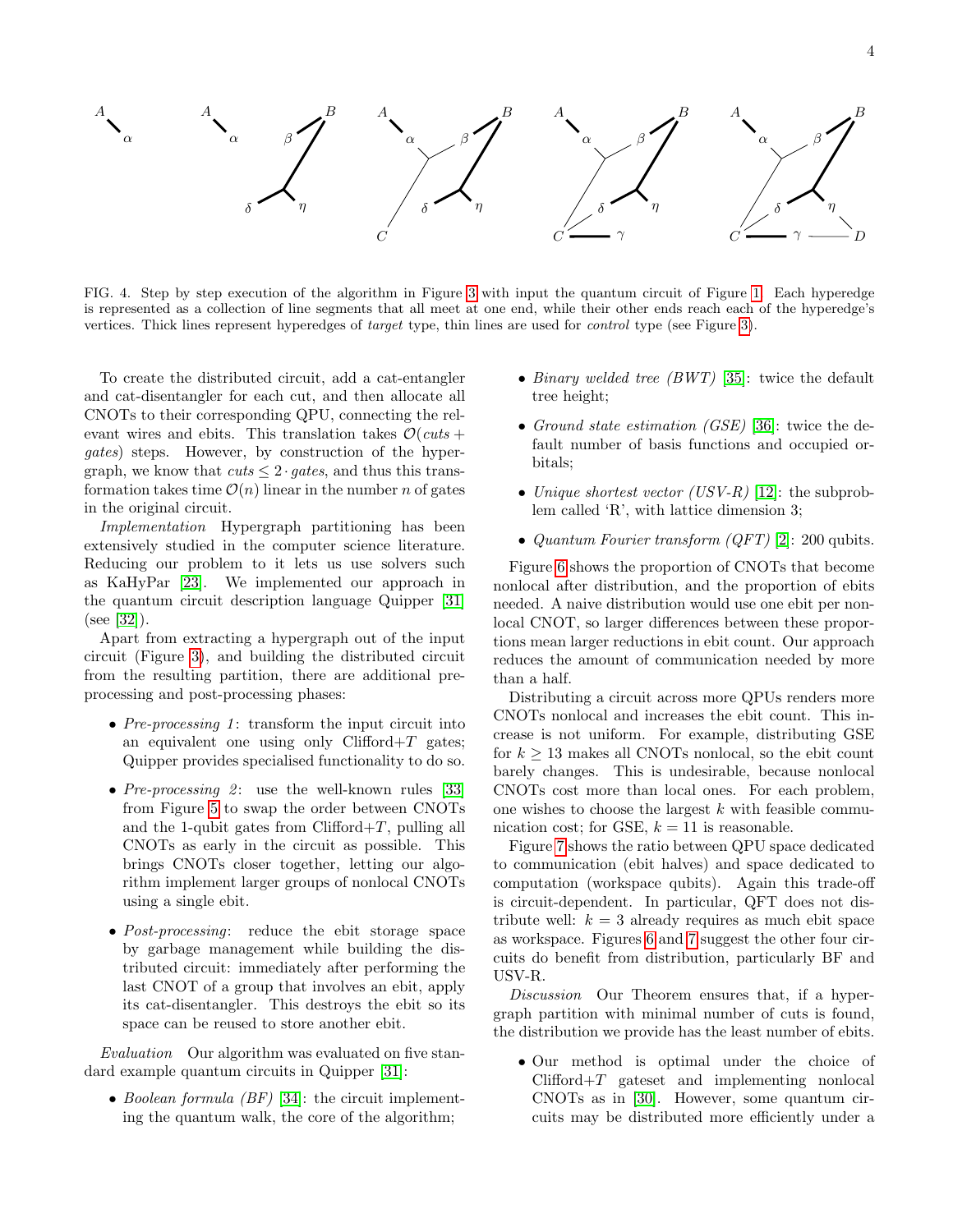

<span id="page-4-1"></span>FIG. 5. Different cases when a 1-qubit gate from Clifford+T can be pushed through a CNOT gate.



<span id="page-4-2"></span>FIG. 6. Each bar shows the number of nonlocal CNOTs and ebits required, normalised by the original number of CNOTs. For each circuit, the bars from left to right correspond to distributing across 3, 5, 7, 9, 11, 13 and 15 QPUs.



<span id="page-4-3"></span>FIG. 7. Each bar shows the ratio between the space dedicated to communication and the workspace dedicated to computation. For each circuit, the bars from left to right correspond to distributing across 3, 5, 7, 9, 11, 13 and 15 QPUs.

different gateset. The algorithm is easily adapted to use other gatesets, as it deals with abstract operations requiring inter-QPU communication. We leave open the question of which gateset is best.

• Phase pre-processing 2 rearranges gates in the circuit, but does not reorder CNOTs acting on the same wire, which could reduce the ebit count further. One might use a complete set of axioms for rearranging CNOTs [\[37\]](#page-5-35) to explore equivalent circuits with the least ebit count. This is a nontrivial optimisation problem, because rearranging CNOTs creates new ones as byproducts (see axiom CNT.8 [\[37\]](#page-5-35)), which affect the ebit count.

• Hypergraph partitioning is an NP-hard problem [\[22\]](#page-5-19). Therefore no solver can guarantee optimal solutions in feasible time, and one cannot expect an optimal distribution in practice. Distributing quantum circuits is also NP-hard, which follows from the Theorem. On the bright side, NP-hardness is often addressed in practice [\[38\]](#page-5-36), using heuristics that exploit properties of the specific problem. For instance, knowing that all CNOT-vertices have degree two may help developing search strategies that work better than KaHy-Par's generic ones.

Our implementation may be improved technically, by taking better advantage of Haskell's scalable datatypes, or by merging into Quipper's core itself.

Conclusion We have presented an automated method to distribute quantum circuits across multiple agents, minimising the quantum communication between them. Its implementation was evaluated favourably on four test circuits; the fifth does not seem amenable to distribution. Our method could thus practically inform larger experimental realisations of quantum devices [\[15–](#page-5-12)[17\]](#page-5-14). Furthermore, various cryptography protocols based on computational lattice problems like USV are proposed to be safe against quantum adversaries [\[12,](#page-5-9) [39,](#page-5-37) [40\]](#page-5-38), and any advantage an attacker could gain by distributing quantum circuits changes the security parameters.

<span id="page-4-0"></span><sup>∗</sup> [p.andres-martinez@sms.ed.ac.uk;](mailto:p.andres-martinez@sms.ed.ac.uk) Supported by the CDT in Pervasive Parallelism, funded by the EPSRC (grant EP/L01503X/1) and the University of Edinburgh.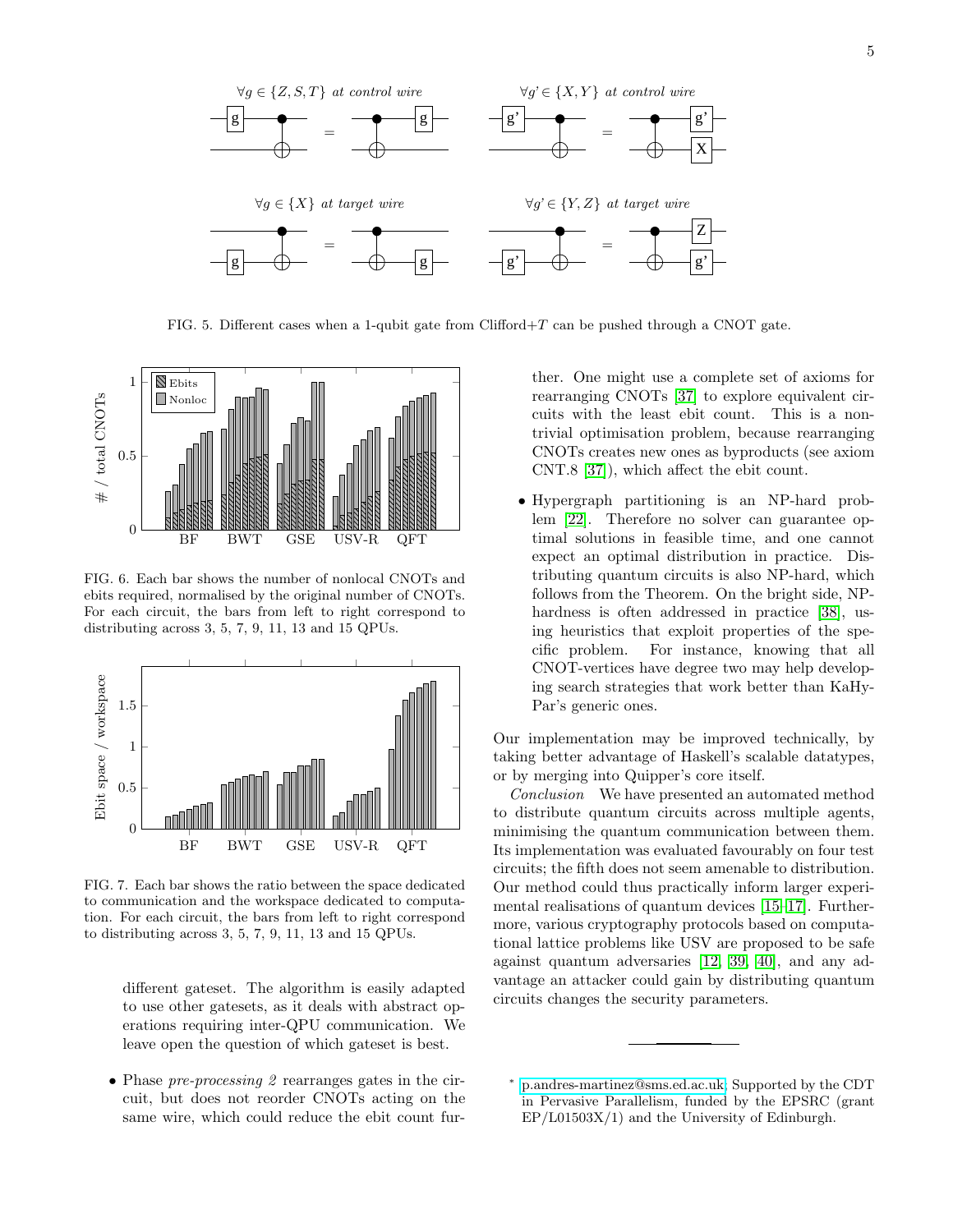- <span id="page-5-0"></span>† [chris.heunen@ed.ac.uk;](mailto:chris.heunen@ed.ac.uk) Supported by EPSRC Research Fellowship EP/L002388/2. We thank Petros Wallden for useful feedback.
- <span id="page-5-1"></span>[1] R. P. Feynman, [Int. J. Th. Phys.](https://doi.org/10.1007/BF02650179) 21, 467 (1982).
- <span id="page-5-34"></span>[2] M. J. Nielsen and I. L. Chuang, Quantum computation and quantum information (Cambridge University Press, 2000).
- <span id="page-5-2"></span>[3] S. Lloyd, Science **273**[, 1073 \(1996\).](https://doi.org/10.1126/science.273.5278.1073)
- <span id="page-5-3"></span>[4] P. Shor, [SIAM Review](https://doi.org/10.1137/S0036144598347011) **41**, 303 (1999).
- [5] L. K. Grover, in Annual ACM symposium on theory of computing (ACM, 1996) pp. 212–219.
- <span id="page-5-4"></span>[6] A. W. Harrow, A. Hassidim, and S. Lloyd, [Phys. Rev.](https://doi.org/10.1103/PhysRevLett.103.150502) Lett. 103[, 150502 \(2009\).](https://doi.org/10.1103/PhysRevLett.103.150502)
- <span id="page-5-5"></span>[7] J. L. O'Brien, A. Furusawa, and J. Vučković, [Nature](https://doi.org/10.1038/nphoton.2009.229) Photonics 3[, 687 \(2009\).](https://doi.org/10.1038/nphoton.2009.229)
- [8] M. H. Devoret and R. J. Schoelkopf, [Science](https://doi.org/10.1126/science.1231930) 339, 1169 [\(2013\).](https://doi.org/10.1126/science.1231930)
- <span id="page-5-6"></span>[9] R. Horodecki, P. Horodecki, M. Horodecki, and K. Horodecki, [Rev. Mod. Phys.](http://doi.org/10.1103/RevModPhys.81.865) 81, 865 (2009).
- <span id="page-5-7"></span>[10] R. Raussendorf and H. J. Briegel, [Phys. Rev. Lett.](https://doi.org/10.1103/PhysRevLett.86.5188) 86, [5188 \(2001\).](https://doi.org/10.1103/PhysRevLett.86.5188)
- <span id="page-5-8"></span>[11] D. Deutsch, [Proc. Roy. Soc. A](https://doi.org/10.1098/rspa.1989.0099) 425, 73 (1989).
- <span id="page-5-9"></span>[12] O. Regev, [SIAM J. Comput.](https://doi.org/10.1137/S0097539703440678) **33**, 738 (2004).
- <span id="page-5-10"></span>[13] Extracted from Quipper USV-R implementation [\[31\]](#page-5-28).
- <span id="page-5-11"></span>[14] R. van Meter and S. J. Devitt, [IEEE Computer](https://doi.org/10.1109/MC.2016.291) 49, 31 [\(2016\).](https://doi.org/10.1109/MC.2016.291)
- <span id="page-5-12"></span>[15] C. J. Ballance *et al.*, Nature **528**[, 384 \(2015\).](https://doi.org/10.1038/nature16184)
- <span id="page-5-13"></span>[16] M. S. Blok, N. Kalb, A. Reiserer, T. H. Taminiau, and R. Hanson, Faraday Discuss. 184, 173 (2015).
- <span id="page-5-14"></span>[17] [quantum-internet.team.](http://quantum-internet.team)
- <span id="page-5-15"></span>[18] S. Wehner, D. Elkouss, and R. Hanson, [Science](https://doi.org/10.1126/science.aam9288) 362, [eaam9288 \(2018\).](https://doi.org/10.1126/science.aam9288)
- <span id="page-5-16"></span>[19] E. Schoute, L. Mancinska, T. Islam, I. Kerenidis, and S. Wehner, [arXiv:1610.05238 \(2016\).](https://arxiv.org/abs/1610.05238)
- <span id="page-5-17"></span>[20] F. Hahn, A. Pappa, and J. Eisert, [arXiv:1805.04559](https://arxiv.org/abs/1805.04559) [\(2018\).](https://arxiv.org/abs/1805.04559)
- <span id="page-5-18"></span>[21] A. S. Green, P. L. Lumsdaine, N. J. Ross, P. Selinger, and B. Valiron, in [ACM SIGPLAN Notices](https://doi.org/10.1145/2499370.2462177), Vol. 48 (2013) pp. 333–342.
- <span id="page-5-19"></span>[22] L. Lyaudet, [Theoretical Computer Science](http://dx.doi.org/https://doi.org/10.1016/j.tcs.2009.08.035) 411, 10 [\(2010\).](http://dx.doi.org/https://doi.org/10.1016/j.tcs.2009.08.035)
- <span id="page-5-20"></span>[23] Y. Akhremtsev, T. Heuer, P. Sanders, and S. Schlag, [Proc. Alg. Eng. Exp. \(ALENEX\)](https://doi.org/10.1137/1.9781611974768.3) 19, 28 (2017).
- <span id="page-5-21"></span>[24] C. H. Bennett, D. P. DiVincenzo, J. A. Smolin, and W. K. Wooters, [Phys. Rev. A](https://doi.org/10.1103/PhysRevA.54.3824) 54, 3824 (1995).
- <span id="page-5-22"></span>[25] R. van Meter, T. D. Ladd, A. G. Fowler, and Y. Yamamoto, [Int. J. Q. Inf.](https://doi.org/10.1142/S0219749910006435) 8, 295 (2010).
- <span id="page-5-23"></span>[26] C. H. Bennett, G. Brassard, S. Popescu, B. Schumacher, J. A. Smolin, and W. K. Wootters, [Phys. Rev. Lett.](http://doi.org/10.1103/PhysRevLett.76.722) 76, [722 \(1996\).](http://doi.org/10.1103/PhysRevLett.76.722)
- <span id="page-5-24"></span>[27] J. I. Cirac, A. K. Ekert, S. F. Huelga, and C. Macchiavello, [Physical Review A](https://doi.org/10.1103/PhysRevA.59.4249) 59, 4249 (1999).
- <span id="page-5-25"></span>[28] N. J. Ross and P. Selinger, [Q. Inf. Comp.](https://doi.org/10.26421/QIC16.11-12) 16, 901 (2016).
- <span id="page-5-26"></span>[29] C. M. Dawson and M. A. Nielsen, [arXiv:quant](https://www.arxiv.org/abs/quant-ph/0505030)[ph/0505030 \(2015\).](https://www.arxiv.org/abs/quant-ph/0505030)
- <span id="page-5-27"></span>[30] A. Yimsiriwattana and S. J. Lomonaco Jr, [AMS Cont.](https://arxiv.org/abs/quant-ph/0402148) Math. **381**[, 131 \(2005\).](https://arxiv.org/abs/quant-ph/0402148)
- <span id="page-5-28"></span>[31] [www.mathstat.dal.ca/](https://www.mathstat.dal.ca/~selinger/quipper/doc)∼selinger/quipper/doc.
- <span id="page-5-29"></span>[32] [github.com/PabloAndresMartinez/Distributed.](https://github.com/PabloAndresMartinez/Distributed)
- <span id="page-5-30"></span>[33] B. Coecke and R. Duncan, [New J. Phys.](https://doi.org/10.1088/1367-2630/13/4/043016) 13, 043016 [\(2011\).](https://doi.org/10.1088/1367-2630/13/4/043016)
- <span id="page-5-31"></span>[34] A. Ambainis, A. M. Childs, B. W. Reichardt, R. Spalek, and S. Zhang, [Found. Comp. Sci. \(FoCS\)](https://doi.org/10.1109/FOCS.2007.57) 48, 363 (2007).
- <span id="page-5-32"></span>[35] A. M. Childs, R. Cleve, E. Deotto, E. Farhi, S. Gutmann, and D. A. Spielman, [Proc. Symp. Th. Comp. \(STOC\)](https://doi.org/10.1145/780542.780552) 35, [59 \(2003\).](https://doi.org/10.1145/780542.780552)
- <span id="page-5-33"></span>[36] J. D. Whitfield, J. Biamonte, and A. Aspuru-Guzik, [Molecular Physics](https://doi.org/10.1080/00268976.2011.552441) 109, 735 (2011).
- <span id="page-5-35"></span>[37] R. Cockett, C. Comfort, and P. Srinivasan, in *Quant*. [Phys. Log.](https://doi.org/10.4204/EPTCS.266.18), Elec. Proc. Theo. Comp. Sci., Vol. 266 (2018) pp. 258–293.
- <span id="page-5-36"></span>[38] V. Sarkar, Partitioning and Scheduling Parallel Programs for Execution on Multiprocessors, Ph.D. thesis (1987).
- <span id="page-5-37"></span>[39] M. Ajtai and C. Dwork, [Proc. Symp. Th. Comp. \(STOC\)](https://doi.org/10.1145/258533.258604) 29[, 284 \(1997\).](https://doi.org/10.1145/258533.258604)
- <span id="page-5-38"></span>[40] O. Regev, J. ACM **51**[, 899 \(2004\).](https://doi.org/10.1145/1039488.1039490)

## A. Proof of Theorem

**Theorem** Distributions of a quantum circuit with  $\lambda_e$ ebits correspond bijectively to partitions of its hypergraph qenerated by the pseudocode of Figure 3 with  $\lambda_c$  cuts. A partition can be converted into a distributed circuit in time  $\mathcal{O}(n)$ , where n is the number of gates in the original circuit.

Proof First, we provide the bijection between the trivial configurations:

- a partition of the hypergraph where all vertices are in the same block corresponds one-to-one to
- the whole circuit being executed in a single QPU.

Then, we define two primitive transformations for both problems, which allow us to move vertices around. The wire-primitive moves wire-vertices:

- given a partition of the hypergraph, moving wirevertex  $x$  to block  $i$  corresponds one-to-one to
- picking wire  $x$  and allocating it to QPU  $i$ .

The *CNOT-primitive* moves CNOT-vertices:

- given a partition of the hypergraph, moving CNOT-vertex  $\alpha$  to block *i* corresponds one-to-one to
- picking CNOT  $\alpha$  and allocating it to be carried out in QPU i.

Any partition/distribution can be described as a sequence of primitives: starting from the trivial configuration, first move all CNOTs to their corresponding block/QPU using the CNOT-primitive once per CNOT, then do the same for the wires using the wire-primitive. Because all partition/distributions can be described this way, and they correspond one-to-one to each other, it is clear that we have a bijection. It remains to prove that the bijection preserves  $\lambda_c = \lambda_e$ .